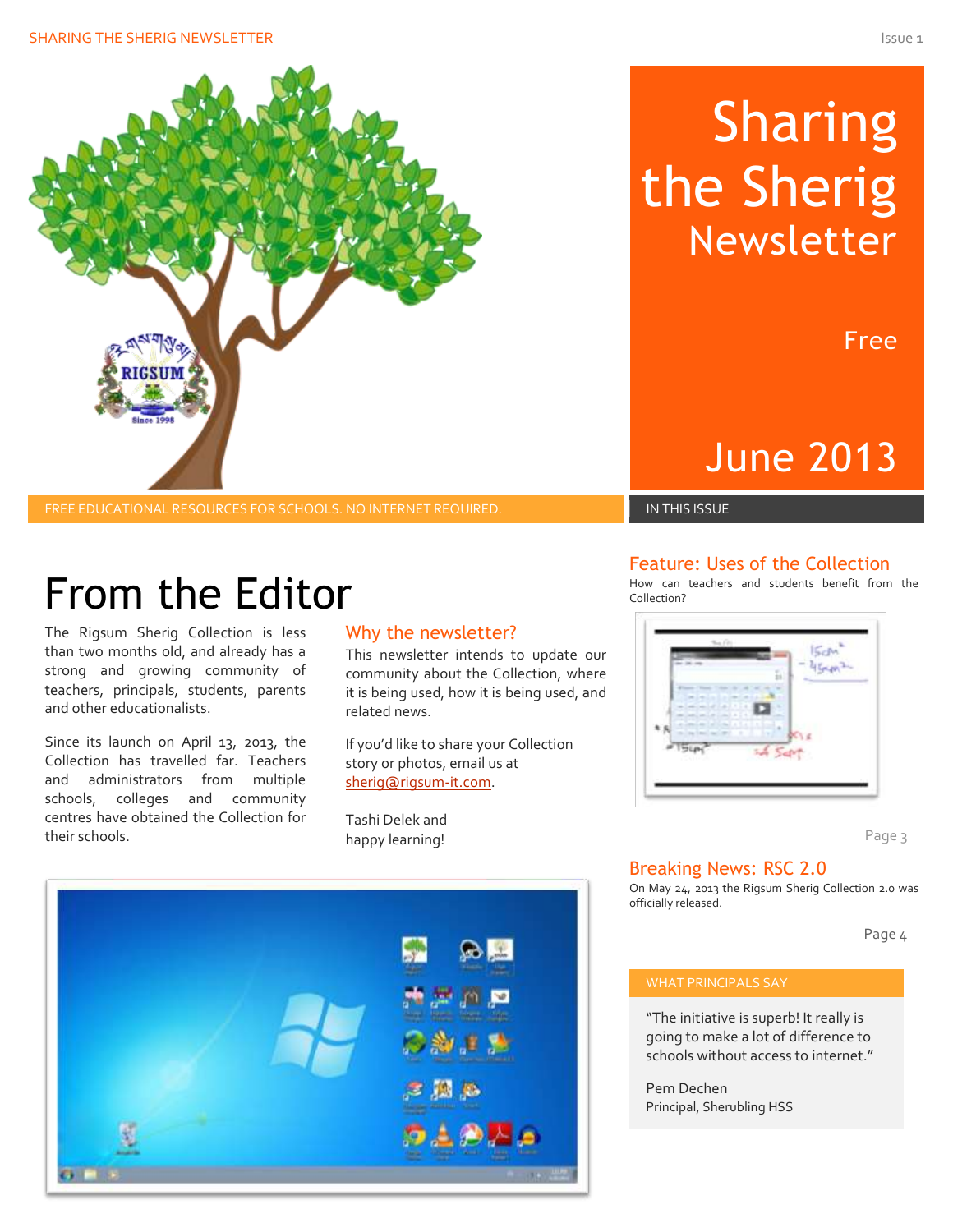### The Pioneers

Several early adopters grabbed the Collection right after the information session or within 24 hours.

We spotted teachers **Passang "Passu" Tshering** from Bajothang HSS in Wangdue Phodrang, **Sonam Phuntsho** from Jigme Namgyal LSS in Thimphu, and lecturer **Tanveer Rouf** together with librarian **Cathy LeGrand** from Royal Thimphu College.



### The Collection at Bajothang Book Fair

The Sherig Collection team accepted a spontaneous invitation to display the Collection at the Bajothang Book Fair on May 10–11, 2013.

The Rigsum Sherig Collection tent was visited by many teachers, principals, MoE officers, interested parents, students, and more. Many have obtained the Collection and taken it back with them for their school, and to share with others. We received reports that the Collection already traveled to 9 dzongkhags!

Teacher **Passang "Passu" Tshering** was instrumental in organising the tent. He has been a focal point for schools in the Punakha–Wangdue area and beyond, both for sharing the Collection as well as sharing experiences with fellow teachers.

We were also delighted to meet Gasa PS principal **Pema Dorji**, who pledged to distribute the Collection to all schools in Gasa. Remote schools are especially benefiting from the Collection. Teacher **Tenzin Dorji** (Lungtengang PS, Dagana), who picked up the Collection during the fair, installed the Collection on computers for the benefit of all students.

The Collection travelled to many more schools after being on display at the Bajothang Book Fair.

*Many thanks to Bajothang HSS principal Shangkar Lal Dahal, teacher Passang Tshering, and the dedicated eLearning club students for organizing the Sherig tent and the wonderful hospitality.*

#### Spreading the Knowledge

The Rigsum Sherig Collection has already been dispatched to more than 30 organisations around the Kingdom.

Here are a few of these organisations:

- Lungtengang PS, Dagana
- Gasa PS, Gasa
- Mongar LSS, Mongar
- Tashidingkha MSS, Punakha
- Druk School MSS, Thimphu
- Motithang HSS, Thimphu
- Lingshi PS, Thimphu
- Royal Thimphu College, Thimphu
- Yangchen Gatshel LSS, Thimphu
- **ILCS, Trongsa**
- Bajothang HSS, Wangdue
- Samtengang MSS, Wangdue

For the most updated list, visit [map.rigsum-it.com](http://map.rigsum-it.com/)



### CCs Get the Collection

Community Centres, frequented by children of different ages, are a great place for the Collection. Offering an alternative to Facebook and slow internet connectivity, computers with the Collection can help children with school work and beyond.

The Collection was obtained by READ Bhutan. It was also installed on computers at His Majesty's People's Project for the Youth in RICB Colony, Thimphu.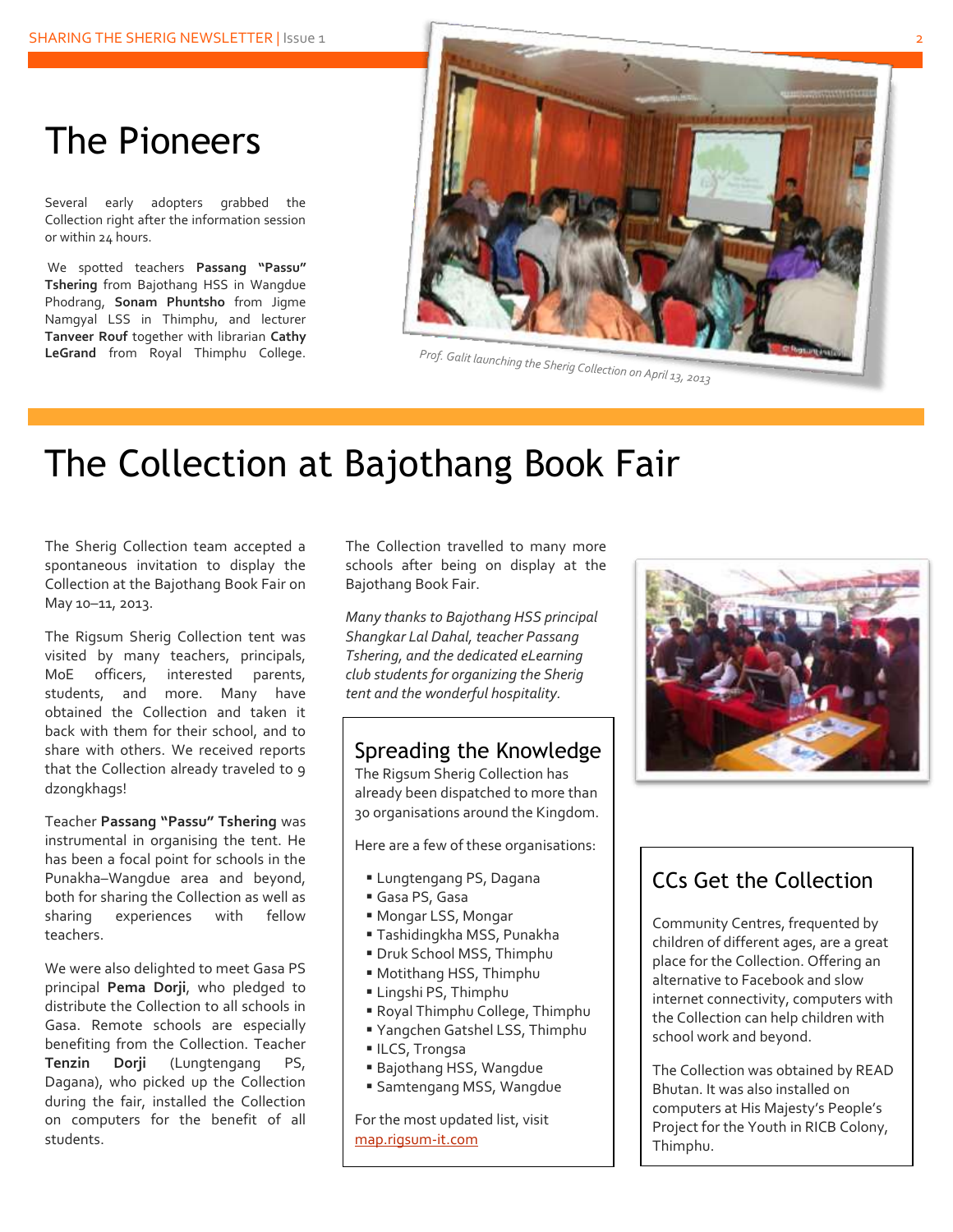#### BEST WAY TO LEARN A TOPIC: TEACH IT!

The Khan Academy videos inspired some of Mr. Passang's students to create Khan–type educational videos of their own. Class XI student Chidananda Dorji created a video showing how to compute the area between two shapes:



Fellow student Dhan Kumar Rai created a video on finding the area of a polygon:



The videos are available on the Facebook group.

#### FAST FACTS

97% % of secondary schools with computers

72%

% of primary schools with computers

The Annual Education Statistics (AES) 2012 has more facts about education in Bhutan

<http://goo.gl/dxeYU>



*Demonstrating the Collection to Ms. Ugen Choden and Mr. Kuenga Yarphel from the Bhutan Foundation*

### The Many Uses of the Collection

The Sherig Collection can be used in many ways by subject and IT teachers, students, librarians, and parents.

#### IT Labs

In schools where students have computer access during the weekly IT session, subject teachers can coordinate with the IT teacher to instruct students to conduct research on a particular topic. The IT teacher can then integrate the subject with IT usage. For example, at Druk School MSS, class VI students were instructed to create a presentation about the solar system, the topic they were learning in social studies. The students were instructed to use Wikipedia for conducting the research, and MS PowerPoint for creating the presentation. The IT teacher then projected the presentations for the students to present in class.

#### Teachers' Staff Room

Installing the Collection on a staff room computer or on teachers' laptops can help teachers improve their lesson plans. Khan Academy videos can give ideas about new ways to teach a topic. Wikipedia can be used for gathering information and images, and for creating research activities.

#### **Library**

If your school's library has computers, that's another great place for the Collection. During library hour, the librarian can play audio books for young children. You might have the books themselves in the library. If not, print the eBooks, which are also in the Collection. Older children can use the library computers for school work or for expanding their knowledge, quenching their curiosity, and having fun. If the library is open after school hours or on weekends, parents and others in the community will also have access to the Rigsum Sherig Collection resources.

#### Home Computers

Many parents are concerned about their children surfing the Internet unsupervised. While they want to allow their children to use the computer for learning, they do not want to encourage idle gaming and Facebook glaring. Installing the Collection on a home computer, and disconnecting it from the Internet, offers a great solution. Parents can get the Collection by simply copying the folder Sherig 2.0 (or the older Sherig 1.0) from any computer at school. Just visit your child's school with an external hard disk that has 25GB of free space, and copy from any computer.

#### Featured Uses and Users

We would like to share with readers interesting uses of the Collection, as reported by teachers, students, or other users. Please do share with us your experiences and photos!

Our featured user and usage in this newsletter is the eLearning club at Bajothang HSS, led by IT and Math teacher Mr. Passang Tshering. The club installed the Collection on multiple computers across the school grounds, including their outdoor Wi–Fi park.

Mr. Passang uses Khan Academy videos in math during class time, by projecting a particular video within the classroom. This can be achieved by connecting a projector to a laptop with the Collection, and using "full screen" mode (bottom right button in a Khan Academy video played in Chrome).